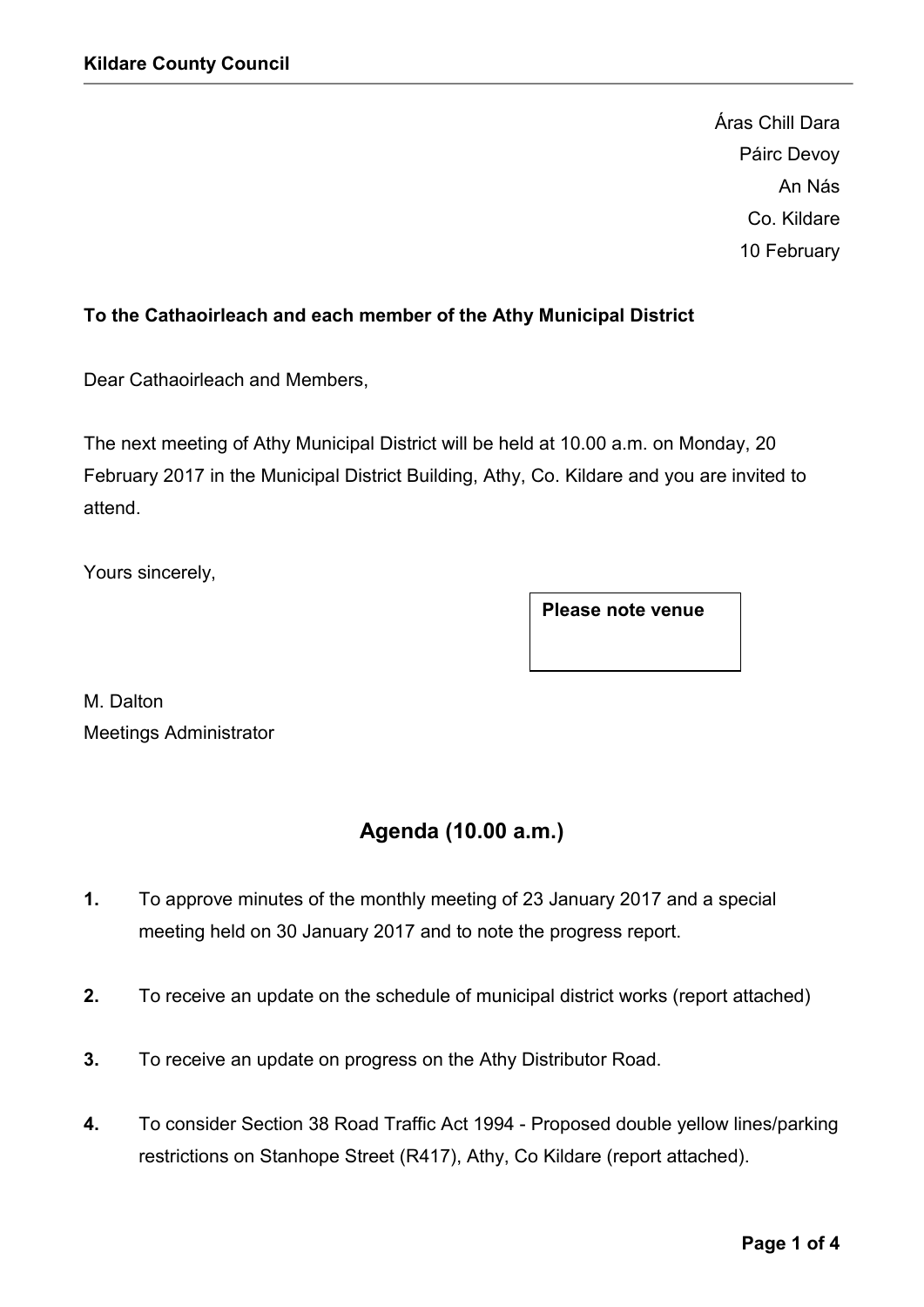5. The Chair of the Transportation, Safety and Emergency Services Strategic Policy Committee (SPC) is seeking a nomination of one member from each Municipal District to the Kildare Cycling Forum.

# Roads, Transportation and Public Safety (10:20 a.m.)

#### **Motions**

#### 6. Councillor Wall

That the council as previously discussed, bring the Ballygreany, Grangebeg, Oghill Road up to an improved standard including dealing with the flooding issues on the road.

#### 7. Councillor Breslin

That electronic speed indicators be placed on the R417 approaching Kilberry from Athy/Monasterevin, Athy.

#### 8. Councillor Keatley

That the council outline a timeline for the completion of the square, Narraghmore

#### 9. Councillor Miley

That the council do a safety audit on the N78 from Ballitore to Athy and assess all junctions and turning circles on junctions, and assess the junction where the N78 meets the R448 for lighting and signage.

#### Questions

# 10. Councillor Wall

Can the council complete an area plan as a pilot for the Passlands community area of Monasterevin including drainage, footpaths, road surface and public lights?

#### 11. Councillor Breslin

Can the council confirm when it will replace the memorial seat dedicated to Cllr. Noel Scully at Plewman's Terrace, Athy?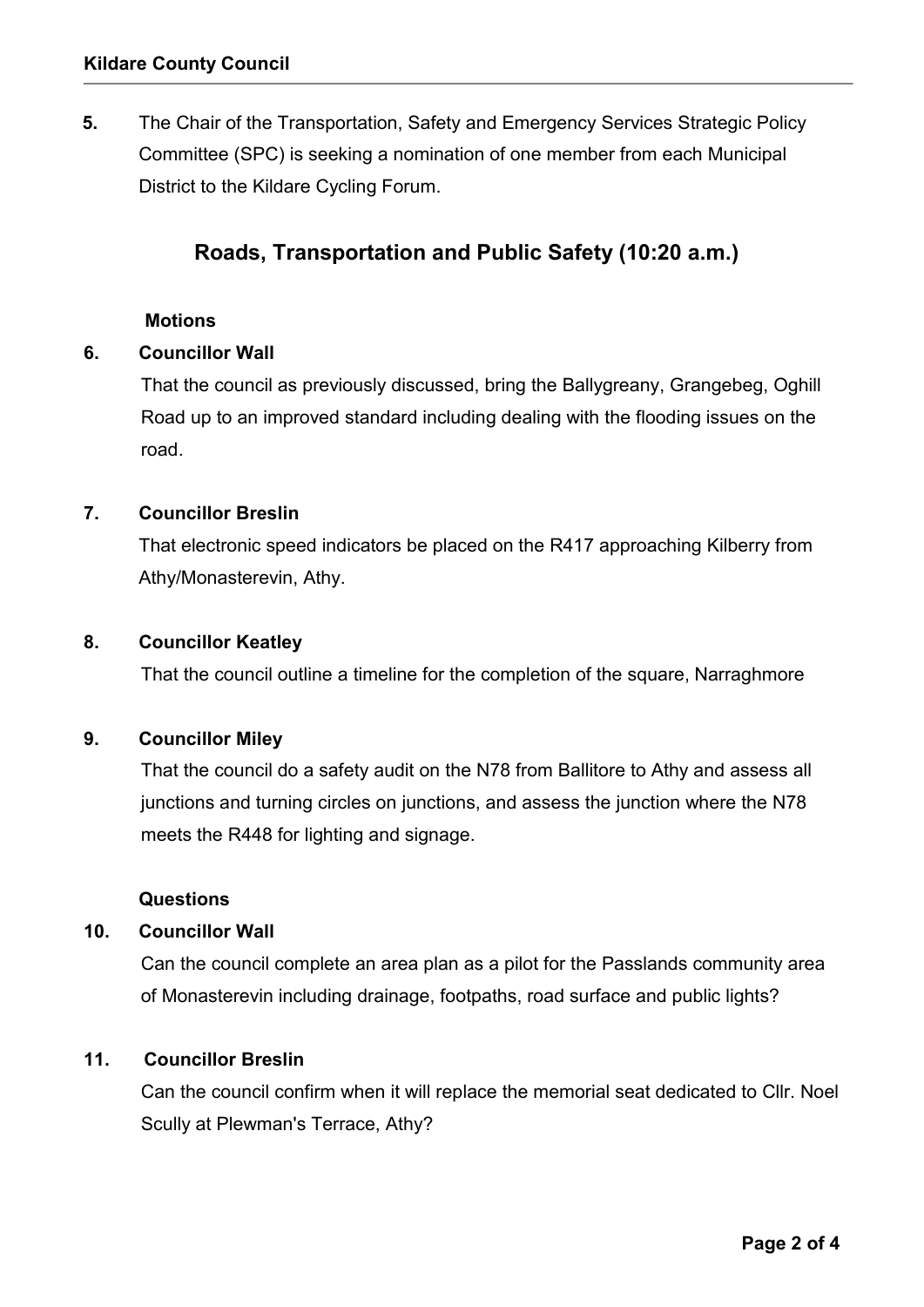## 12. Councillor Wall

Can the council confirm the up to date position with the repair of Mill Lane in Ballitore and the Square in the village as previously discussed?

# Water Services and Environment (10.40 a.m.)

13. To receive an update on the improvements on the sewerage network planned for Narraghmore and Kilmead.

#### Motion

#### 14. Councillor Miley

In light of LPT money being put aside for designs of villages that the council contact each tidy town and development association asking them to submit plans to the Athy Municipal District and the municipal district to consider which plan is most appropriate for this investment.

# Planning and Strategic Development (10.50 a.m.)

#### Motion

### 15. Councillor Wall

That the council confirm the up to date position with the preparation of the next Athy Town Development Plan following the recent adoption of the County Development Plan.

#### Question

## 16. Councillor Miley

Can the council start the process of taking Oak Park, Narraghmore in charge in its entirety?